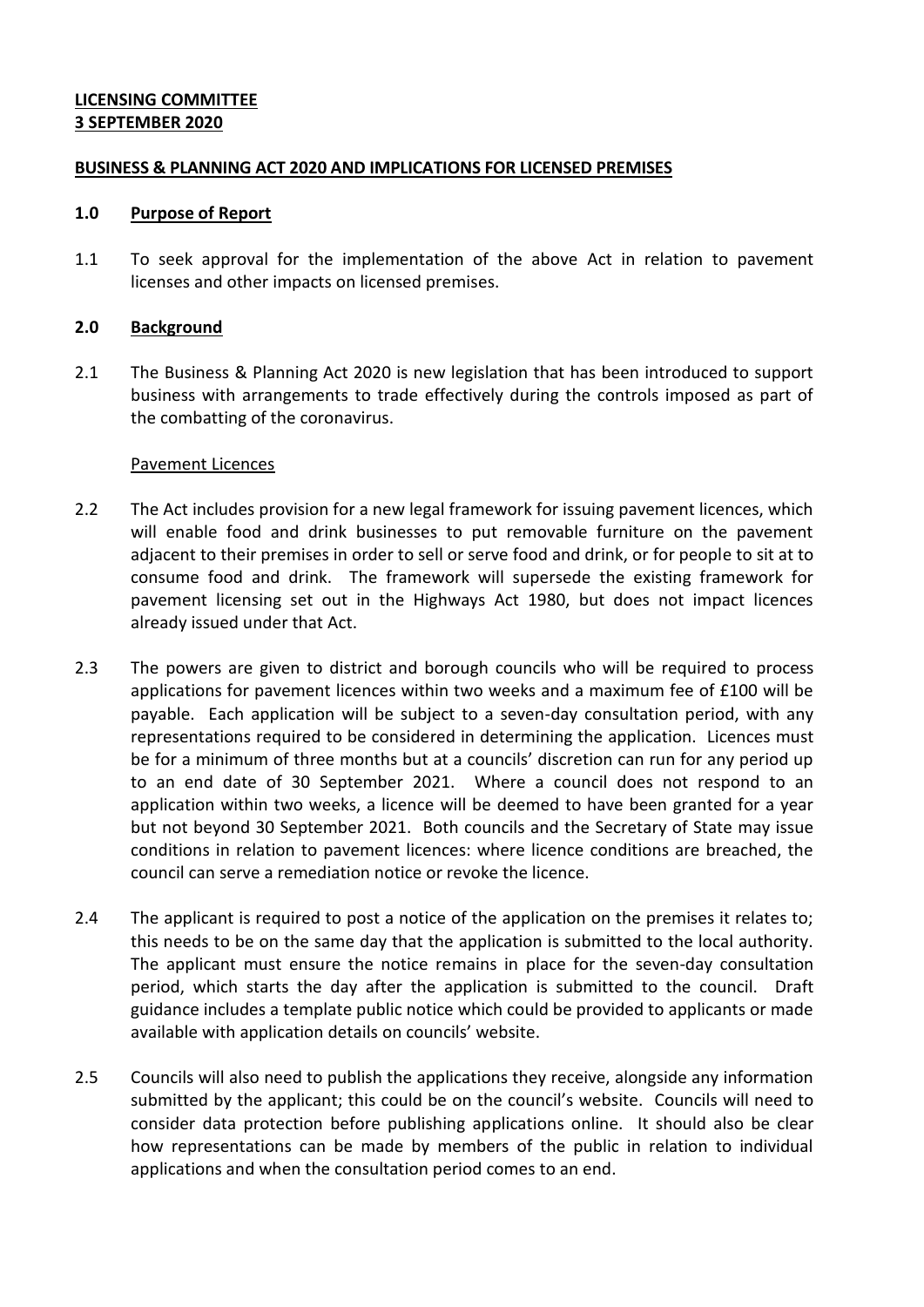- 2.6 We are required to consult the highways authority on new applications (if they are not the highways authority) as well as anyone else they consider appropriate. This could potentially include planning, environmental health, local police and fire & rescue service and the relevant Ward member. A list of proposed consultees are set out below.
- 2.7 The Act sets out two conditions which apply to pavement licences which are granted or deemed to be granted these are: a no-obstruction condition and a smoke-free seating condition. In addition to the national conditions a set of local conditions will be attached to the licence. These are very similar to the county conditions relating to pavement licenses. Where possible these have been agreed with other Nottinghamshire authorities

# Alcohol Licensing – Off Sales

- 2.8 The Act also makes amendments to the Licensing Act 2003 so that any premises with licences which currently only permit drinks to be consumed on the premises will be permitted to allow sales for consumption off the premises. The default extension will not however apply to premises which in the last three years have been refused permission for an off-sales licence, or have had this permission revoked.
- 2.9 Businesses will be authorised for off-sales during their licensed hours for on-sales; this also will extend to premises that already have an off-sales licence, even if the existing offsales licence is currently for shorter hours than the on-sales hours. Government is producing guidance which sets out further details about this new process which will be published shortly.
- 2.10 The Act sets out an expedited off-sales review process which will enable responsible authorities under the Licensing Act to apply for a review of an off-sales licence if they believe one or more of the Act's objectives are being contravened. In the event of an application for a review, the licensing authority can consider whether any interim steps should be taken within 48 hours and must review the off-sales licence within 28 days. Interim steps could include modifying conditions linked to the off-sales licence or revoking it altogether (although this may not alter the pre-existing conditions on the premises licence).

# **3.0 Proposals**

- 3.1 These are new powers and as such are not covered by the current decision making process of the Council and therefore a proposed scheme of delegation is set out at **Appendix 1**.
- 3.2 It is proposed that an application fee of £50 is charged for the Pavement Licence with a renewal fee of £25.00
- 3.3 As the situation with coronavirus controls are changing rapidly it is not considered appropriate to issue a licence to the full term of 12 months as it may be that the necessity to have increased capacity by providing an outside area is no longer present. It is therefore proposed to issue all pavement licences with an end date of 31 March 2021. This will allow the Council the ability to review the controls and decide if pavement licences are still required. Any existing licence holder will be permitted to renew at the reduced fee as set out above.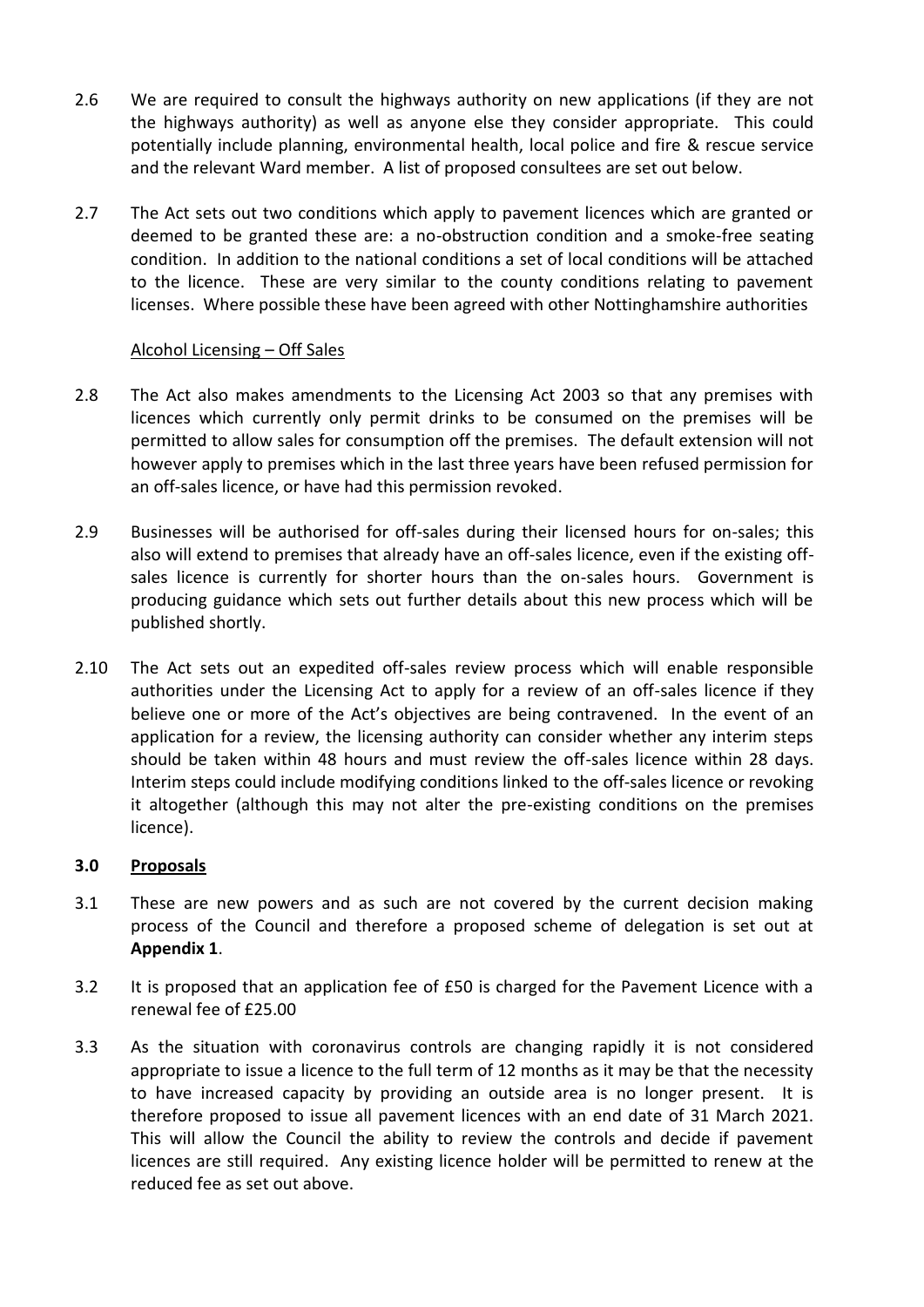- 3.4 The proposed conditions to be attached to the licence are attached as **Appendix 2**.
- 3.5 The Council has a requirement to consult the Highways authority on every application. It is proposed that the organisations set out below will be the consulted on each application:

Highways Authority Nottinghamshire Police NSDC Planning Business Unit The relevant Town or Parish Council Environmental Health

## **4.0 Equalities Implications**

4.1 There are specific references in the Act to ensure that any street furniture authorised by the licence does not cause an obstruction and that the authority specifically consider the needs of disabled people and those that are partially sighted. This will be considered for all applications.

# **5.0 Financial Implications**

5.1 The administration of the licences will be met within existing resources.

## Revenue Current Year

It is not considered that the licences will generate any sizable income. It is estimated that we will receive less than 10 applications.

## Revenue Future Years

All licences will cease on 31 March. Renewals may be received but no substantial income is predicted. The provisions allowing the district council to issue licences come to an end on 30 September 2021

## **5.0 RECOMMENDATIONS that:**

- **(a) Members approve the scheme of delegation set out at Appendix 1;**
- **(b) approve the fee of £50 for application and £25 renewal;**
- **(c) agree the standard conditions attached as appendix 2; and**
- **(d) approve the list of consultees as**

**Highways Authority Nottinghamshire Police NSDC Planning Business Unit The relevant Town or Parish Council NSDC Environmental Health**